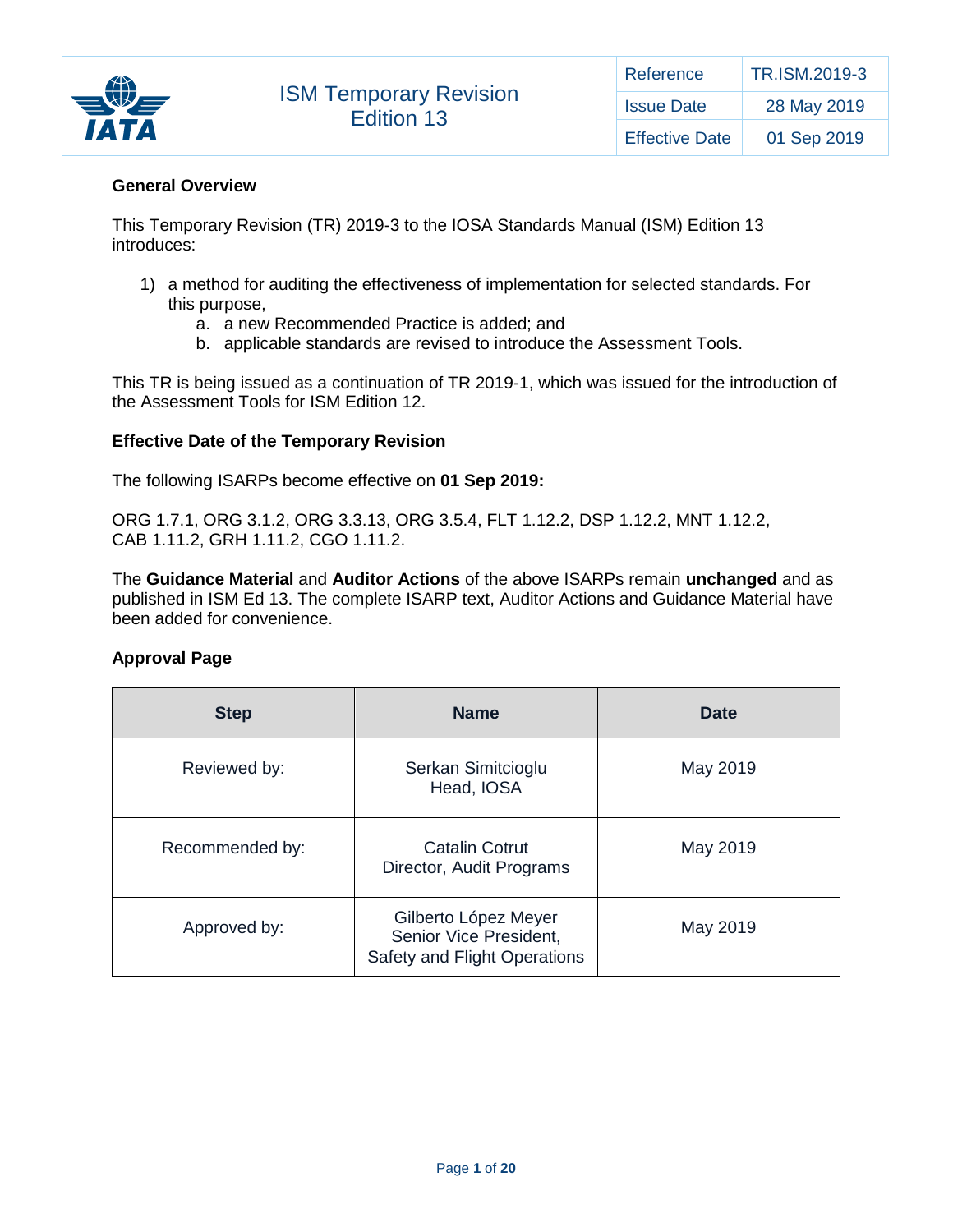

**ORG 1.7.1** The Operator should demonstrate that systems, processes and procedures specified by the ISARPs identified with the **[Eff]** symbol are achieving the designated Desired Outcome.

*Note: Conformity with this ORG recommended practice is possible only when the Operator demonstrates effectiveness of implementation for all ISARPs designated with the [Eff] symbol.*

**ORG 3.1.2** The Operator shall have a safety risk assessment and mitigation program that includes processes implemented and integrated throughout the organization to ensure:

- (i) Hazards are analyzed to determine corresponding safety risks to aircraft operations;
- (ii) Safety risks are assessed to determine the requirement for risk mitigation action(s);
- (iii) When required, risk mitigation actions are developed and implemented in operations.



# **[SMS] [Eff] (GM)** ►

*Note: Conformity with this ORG standard is possible only when the Operator is in conformity with all repeats of this ORG standard in other ISM sections. Refer to the IAH for information that identifies such repeats.*

#### **Assessment Tool**

#### **Desired Outcome**

The Operator maintains an overview of its operational risks and through implementation of mitigation actions, as applicable, ensures risks are at an acceptable level.

# **Suitability Criteria (**Suitable to the size, complexity and nature of operations) Number and type of analyzed hazards and corresponding risks

Means used for recording risks and mitigation (control) actions Safety data used for the identification of hazards

#### **Effectiveness Criteria**

- $\Box$  (i) All relevant hazards are analyzed for corresponding safety risks.
- $\Box$  (ii) Safety risks are expressed in at least the following components:
	- Likelihood of an occurrence;
	- Severity of the consequence of an occurrence.
	- Likelihood and severity have clear criteria assigned.
- $\Box$  (iii) A matrix quantifies safety risk tolerability to ensure standardization and
	- consistency in the risk assessment process which is based on clear criteria.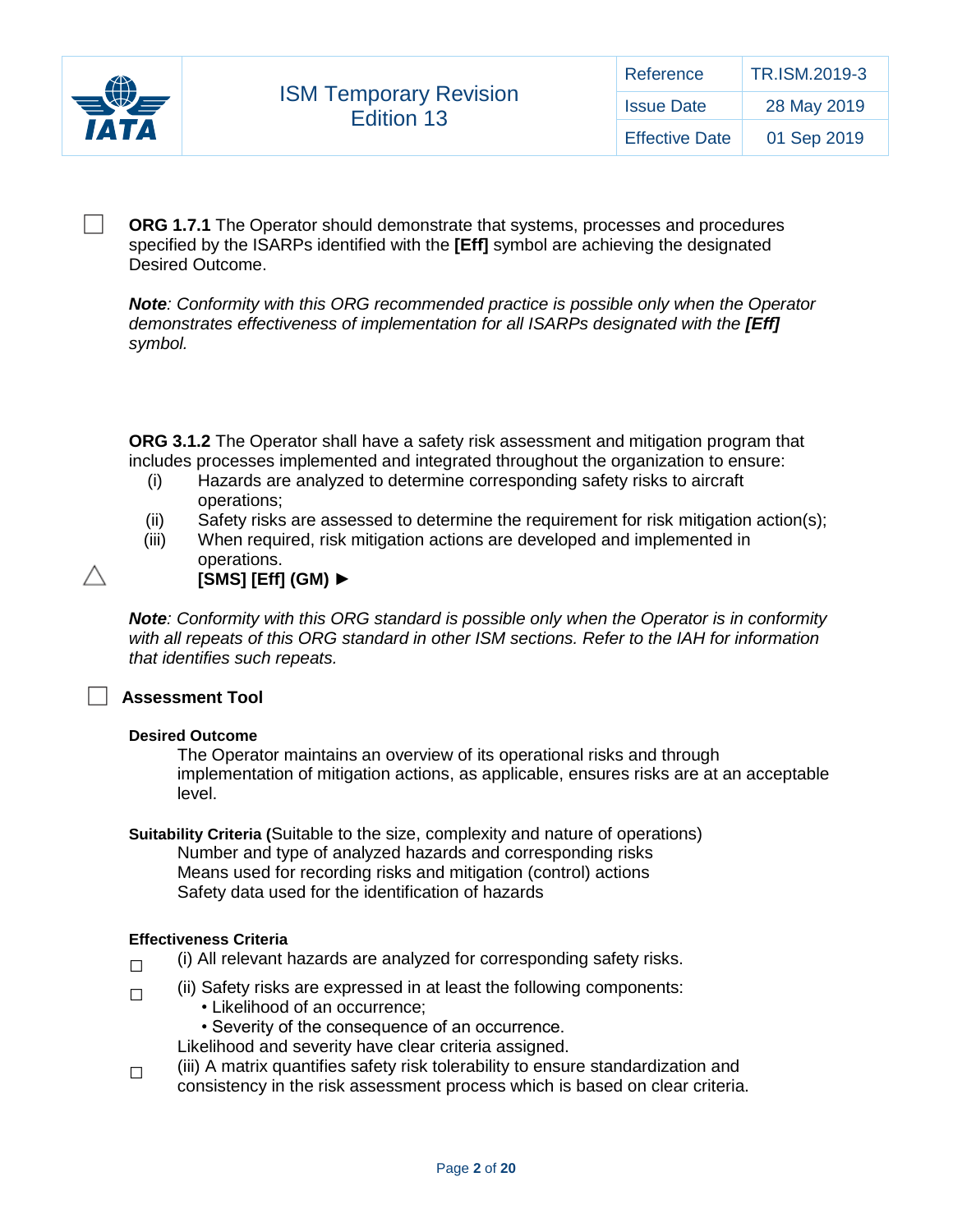

- $\Box$  (iv) Risk register(s) across the organization capture risk assessment information, risk mitigation (control) and monitoring actions.
- $\Box$  (v) The risk mitigation (control) actions include time lines, allocation of responsibilities and risk control strategies such as hazard elimination, risk avoidance, risk acceptance, risk mitigation.
- $\Box$  (vi) Mitigation (control) actions are implemented to reduce the risk to a level of "as low as reasonably practical".
- $\Box$  (vii) Identified risks and mitigation actions are regularly reviewed for accuracy and relevance.
- $\Box$  (viii) Effectiveness of risk mitigation (control) actions are monitored at least yearly to include auditing in accordance with ORG 3.4.1.
- $\Box$  (ix) Personnel performing risk assessments are appropriately trained in accordance with ORG 1.6.5.
- $\Box$  (x) The program takes into consideration any area of the organization where there is a potential for hazards that could affect aircraft operations.
- $\Box$  (xi) The program has some form of central coordination to ensure all existing or potential hazards that have been identified as relevant are subjected to risk assessment and, if applicable, mitigation.

- □ **Identified/Assessed** organizational safety risk assessment/mitigation program (focus: hazards analyzed to identify/define risk; risk assessed to determine appropriate action; action implemented/monitored to mitigate risk).
- □ **Identified/Assessed** cross-discipline process for risk assessment/mitigation (focus: all operational disciplines participate in process).
- □ **Interviewed** SMS manager and/or designated management representative(s).
- □ **Examined** selected records/documents that illustrate organizational integration (focus:
- coordinated involvement of all operational disciplines in risk assessment/mitigation program).
- □ **Examined** selected examples of risk assessment/risk mitigation action(s).
- $\Box$  **Coordinated** to verify implementation of safety risk assessment/mitigation in all operational areas.

### **Guidance**

Refer to the IRM for the definition of Safety Risk Assessment (SRA).

Risk assessment and mitigation is an element of the Safety Risk Management component of the SMS framework.

To be completely effective, a risk assessment and mitigation program would typically be implemented in a manner that:

- Is active in all areas of the organization where there is a potential for hazards that could affect aircraft operations;
- Has some form of central coordination to ensure all existing or potential hazards that have been identified are subjected to risk assessment and, if applicable, mitigation.

The safety risks associated with an identified existing or potential hazard are assessed in the context of the potentially damaging consequences related to the hazard. Safety risks are generally expressed in two components: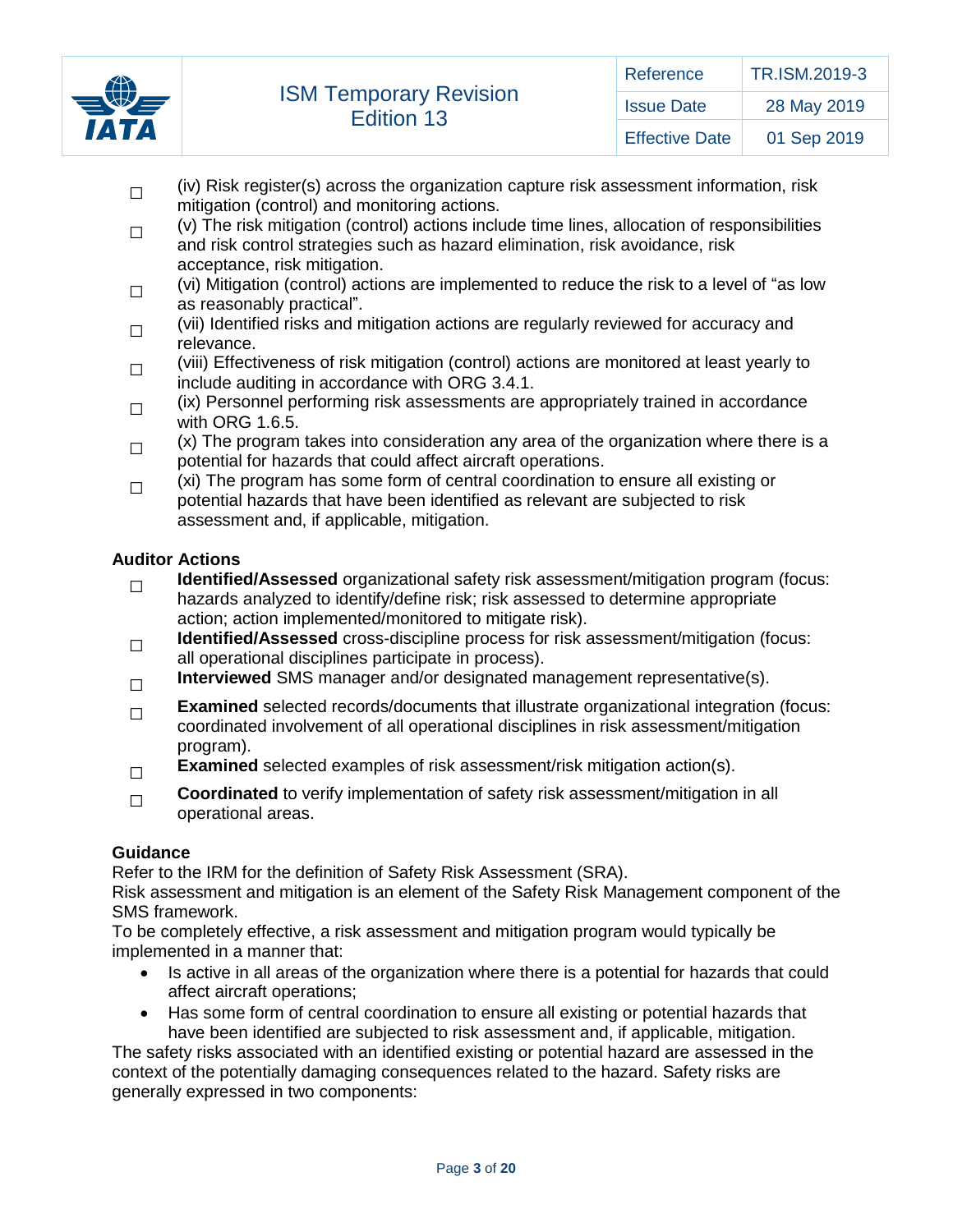

- Likelihood of an occurrence;
- Severity of the consequence of an occurrence.

Typically, matrices that quantify safety risk acceptance levels are developed to ensure standardization and consistency in the risk assessment process. Separate matrices with different risk acceptance criteria are sometimes utilized to address long-term versus short-term operations.

A risk register is often employed for the purpose of documenting risk assessment information and monitoring risk mitigation (control) actions.

Expanded guidance may be found in the ICAO SMM, Document 9859.

**ORG 3.3.13** If the Operator conducts flights with aircraft of a maximum certified takeoff mass in excess of 27,000 kg (59,525 lb), the Operator shall have a flight data analysis (FDA) program applicable to such aircraft that is non-punitive and contains adequate safeguards to protect data sources. The FDA program shall include either:

- (i) A systematic download and analysis of electronically recorded aircraft flight data, or
- (ii) A systematic acquisition, correlation and analysis of flight information derived from a combination of some or all of the following sources:
	- (a) Aircraft flight data recorder (FDR) readouts;
	- (b) Confidential flight and cabin crew operational safety reports;
	- (c) Flight and cabin crew interviews;
	- (d) Quality assurance findings;
	- (e) Flight and cabin crew evaluation reports;
	- (f) Aircraft engineering and maintenance reports.

# **[PCO] [SMS] [Eff] (GM)**

*Note: Item ii) is a Parallel Conformity Option (PCO) for item i); in effect until 31 August 2021. Note: Effective 1 September 2021, ORG 3.3.13 will be eliminated and replaced by the standards located in ORG sub-section 3.7.*

### **Assessment Tool**

#### **Desired Outcome**

Hazards arising from aircraft operations are systematically identified for all aircraft types based on the analysis of electronically recorded flight data which results in a statistical reliability level of at least 90%. Identified hazards are analyzed for corresponding risks and actions are taken in a timely manner to address any issues resulting from the FDA program.

**Suitability Criteria (**Suitable to the size, complexity and nature of operations)

Means for collecting data

Type and completeness of data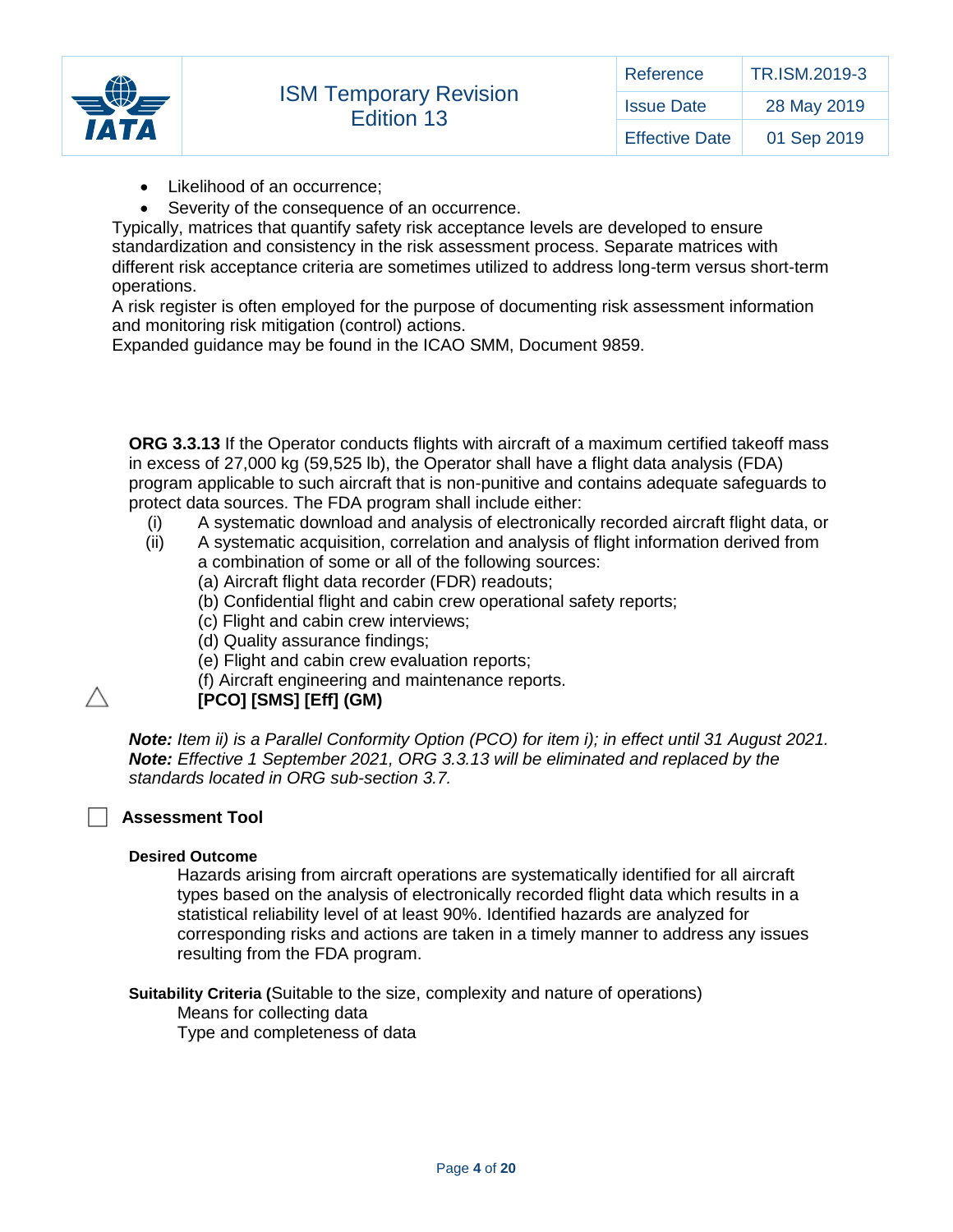

### **Effectiveness Criteria**

- $\Box$  (i) FDA program is based on electronically downloaded flight data.
- $\Box$  (ii) All aircraft above 27t within the operator's fleet are analyzed.
- $\Box$  (iii) FDA staff are specifically trained and qualified for their duties.
- $\Box$  (iv) Analysis of data is performed without undue delay and on a regular basis.
- $\Box$  (v) Relevant hazards and risks are acted upon with actions / measures.
- $\Box$  (vi) Relevant hazards are fed into the overall hazard identification and risk assessment program.
- $\Box$  (vii) All relevant data is summarized and provided to crews on a regular basis.
- $\Box$  (viii) Corrective or remedial actions are taken in a constructive and non-punitive manner.
- $\Box$  (ix) Corrective or remedial actions are continuously monitored for effectiveness.

### **Auditor Actions**

Option 1

- □ **Identified/Assessed** flight data analysis (FDA) program (focus: download/analysis of recorded flight data; defined criteria for non-discipline; identification of existing/potential flight safety hazards; production of recommendations to mitigate risk).
- $\Box$  **Interviewed** responsible manager(s).
- $\Box$  **Interviewed** FDA analyst(s).
- □ **Observed** FDA resources and activities.
- □ **Examined** selected FDA program data/reports (focus: analysis of data; identification
- of flight safety hazards; recommendations to mitigate risk).

Option 2

- □ **Identified/Assessed** flight data analysis (FDA) program (focus: acquisition/ correlation/ analysis of flight information; defined criteria for non-discipline; identification of existing/potential flight safety hazards; production of recommendations to mitigate risk).
- $\Box$  **Interviewed** responsible manager(s).
- $\Box$  **Interviewed** FDA analyst(s).
- $\Box$  **Observed** FDA resources and activities.
- $\Box$  **Examined** selected FDA program data and reports (focus: analysis of information; identification of flight safety hazards; recommendations to mitigate risk).
- □ **Crosschecked** to verify sources of FDA information in applicable operational areas.

### **Guidance**

Refer to the IRM for the definitions of Flight Data Analysis (FDA) Program and Parallel Conformity Option (PCO).

Refer to the ISM Introduction for an expanded description of Parallel Conformity Option.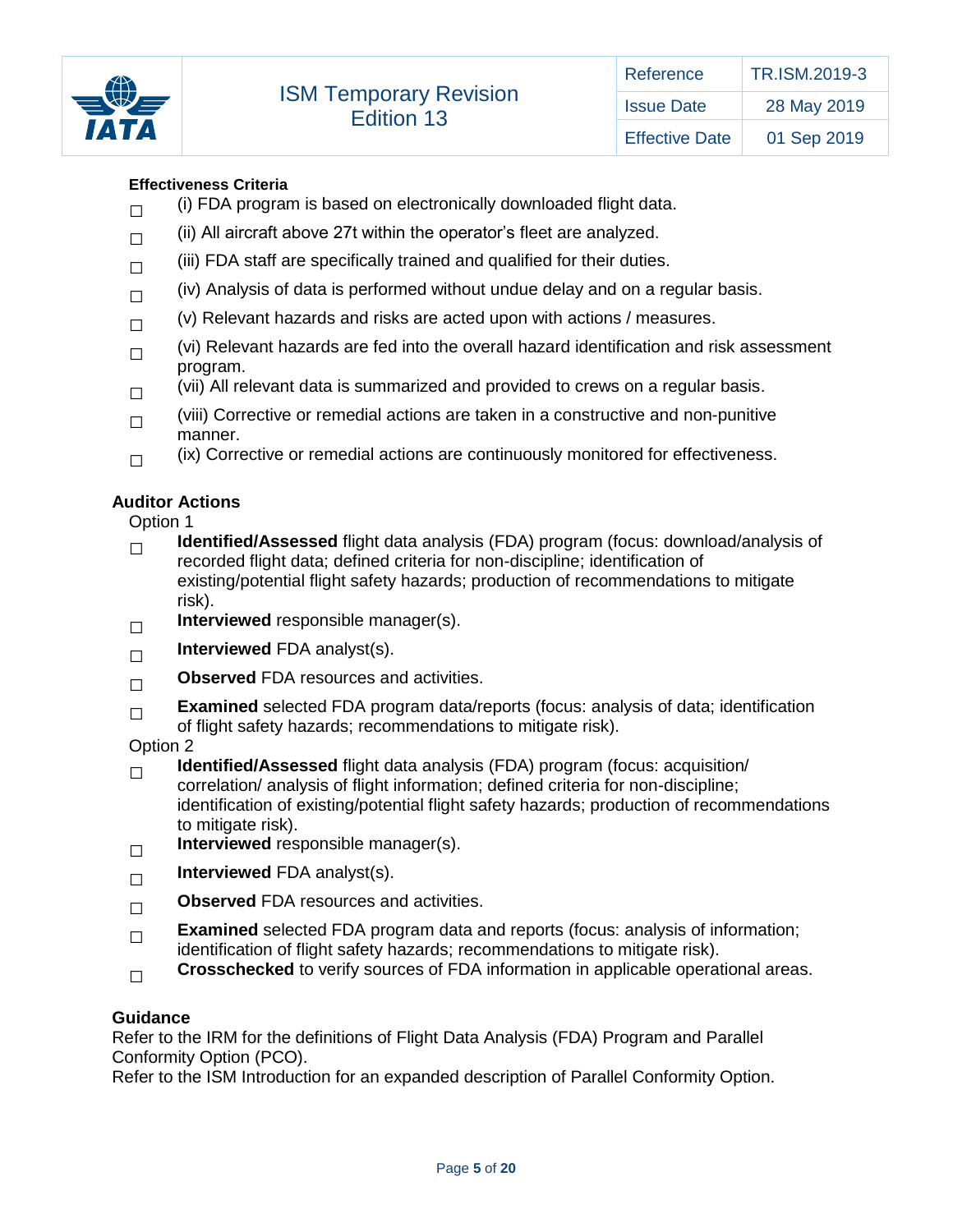

Flight data analysis is considered a reactive and proactive hazard identification activity in an SMS.

A primary purpose of an FDA program is hazard identification, which is an element of the Safety Risk Management component of the SMS framework.

The systematic download and analysis of recorded flight data has been used by international airlines for many years to identify hazards, evaluate the operational environment, validate operating criteria and establish training effectiveness.

Refer to the guidance associated with ORG 3.7.1 for information that addresses a non-punitive environment (Just Culture).

As a minimum, an acceptable program for the analysis of recorded aircraft flight data includes the following elements:

- A manager and staff of flight operations experts, commensurate with the size of the operation, to provide verification and analysis of the data collected from the aircraft fleet under the operator's program;
- Aircraft designated within the operator's fleet that provide downloadable flight data from onboard recording systems, such as the flight data recorder (FDR) or quick access recorder (QAR);
- A system for downloading and transferring recorded data from the aircraft to a data analysis system;
- A data analysis system that transforms raw digital data into a usable form of information that can then be verified, processed, categorized and analyzed by flight operations experts for flight safety purposes;
- A process for applying the output from flight data analysis to the management of risk and assessment of flight operations performance;
- A process for management of the data, to include security and retention.

All or certain of the elements could be outsourced to an external party; however, the operator would retain overall responsibility for the maintenance of the program.

The most comprehensive approach to flight data analysis would be a program that includes not only systematic download and analysis of electronically recorded aircraft flight data (as described above), but also acquisition, correlation and analysis of flight information derived from other sources (as described below).

Where appropriate, there might be a formal agreement with applicable labor organizations to ensure a mutually acceptable and structured approach to the investigation of significant safety events identified through the FDA program.

Further guidance may be found in the ICAO Safety Management Manual (Doc 9859).

## **Parallel Conformity Option**

If an operator does not have a process for the regular download and analysis of recorded flight data, then as an alternative the operator may have a systematic process for acquiring and correlating flight information from other sources that can be analyzed to identify hazards or potential hazards to flight.

Useful information can be derived from external sources to supplement flight data derived internally.

Other such sources include:

• Regulatory authorities;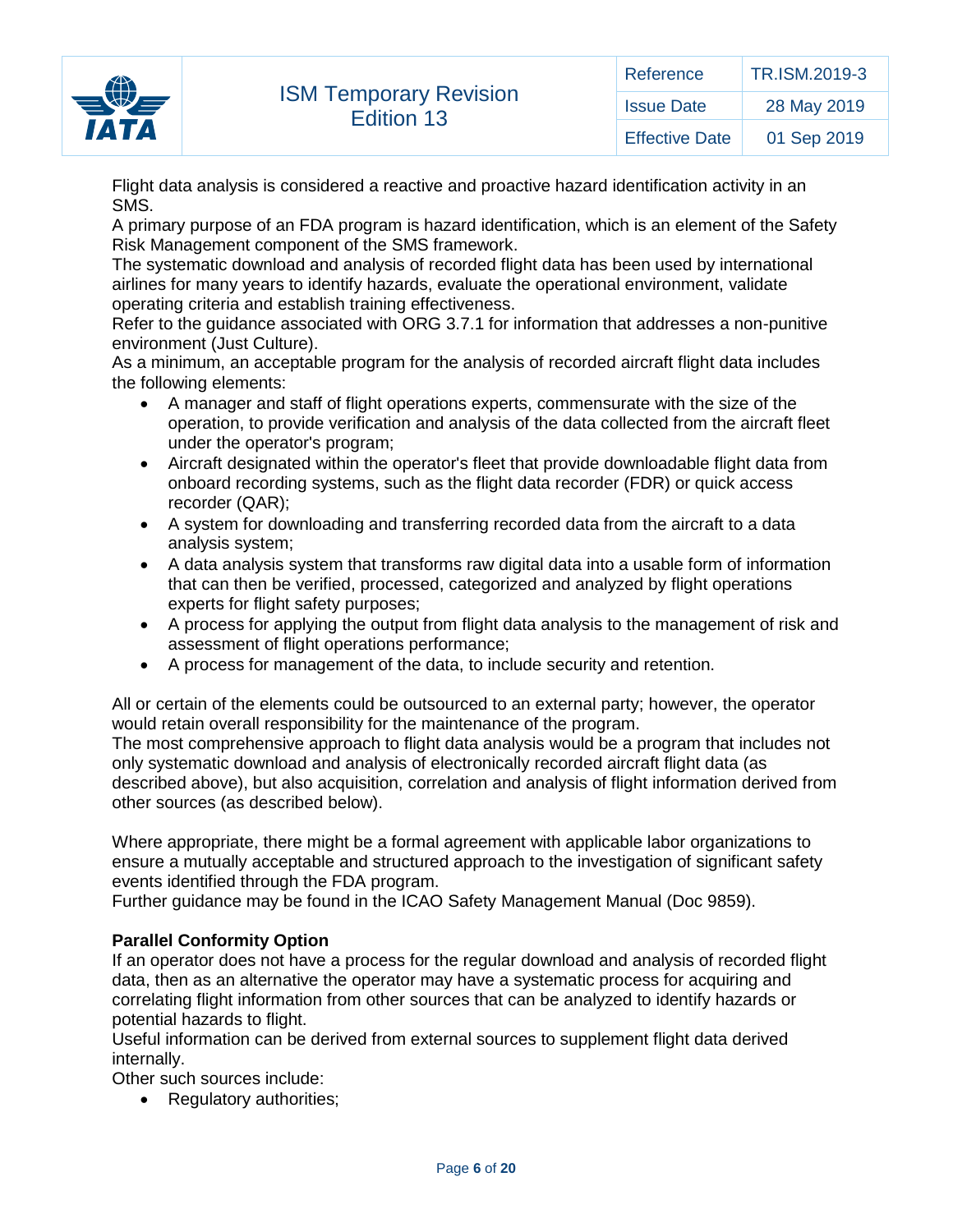

- Investigative bodies;
- Safety organizations;
- Manufacturers;
- Other operators.

Flight information is analyzed collectively to identify hazards, system weaknesses, process breakdowns, regulatory violations and other trends or conditions that could potentially lead to accidents or serious incidents. The process includes a method of risk analysis and prioritization to enable the development and implementation of effective corrective or preventive action.

**ORG 3.5.4A** The Operator shall have a process to monitor the performance of other operators that transport its passengers under a commercial aviation agreement. Such monitoring process shall ensure the operational safety and security needs of the Operator are being fulfilled and be applicable to other operators under the following commercial aviation agreements:

- (i) Wet lease, ACMI lease and damp lease agreements;
- (ii) Code share agreements;
- (iii) Capacity purchase agreements.



**[Eff] (GM)**

*Note: The specifications of this standard shall be applicable to the Operator if it has transported its passengers on another operator under any of the specified commercial aviation agreements during the most recent IOSA registration period. Note: IOSA registration is acceptable as part of the Operator's monitoring process when such registration is included in or combined with a risk assessment of the other operator(s). Note: Effective 1 September 2020, ORG 3.5.4A will be eliminated and replaced by ORG 3.5.4B.*

### **Assessment Tool**

#### **Desired Outcome**

The Operator actively monitors the safety performance of other operators. The monitoring is commensurate to the scope of operations to be monitored. It is continuous and based on accurate and up-to-date information to ensure its requirements are fulfilled.

**Suitability Criteria (**Suitable to the size, complexity and nature of operations)

Type and length of contract / operation, routes, destinations

Monitoring elements such as audits, surveys, occurrence reporting, investigations and studies

Frequency of monitoring intervals

Infrastructure, software and resources used to manage and record monitoring process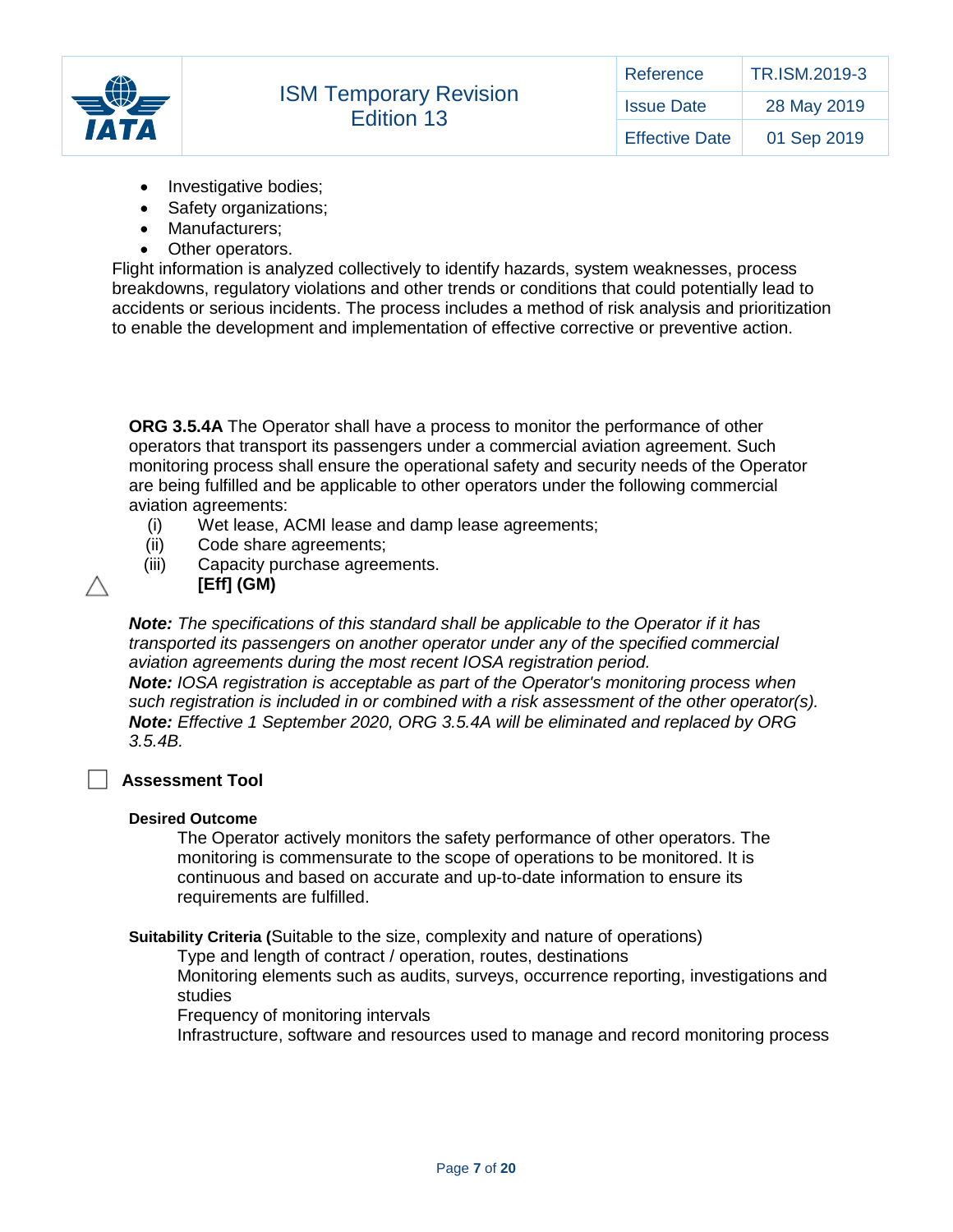

#### **Effectiveness Criteria**

- $\Box$  (i) Procurement standards are defined with specific requirements for wet lease, code share and CPA operators.
- $\Box$  (ii) An assessment of an operator is made prior to first utilization.
- $\Box$  (iii) Specific procedures and standards for active monitoring / assessment are in place.
- $\Box$  (iv) Substandard performance of an operator is addressed and actions are taken.

### **Auditor Actions**

- □ **Identified/Assessed** process for monitoring safety/security performance of external operators that transport passengers of the Operator.
- □ **Interviewed** responsible managers.
- $\Box$  **Examined** plan/methods for monitoring applicable other operators (focus: includes all operators that transport the operator's passengers under a commercial aviation agreement).
- □ **Examined** selected monitoring reports of other operators (focus: monitoring process ensures the other operator is fulfilling applicable safety/security requirements).

#### **Guidance**

Refer to the IRM for the definitions of ACMI Lease Agreement, Capacity Purchase Agreement (CPA), Code Share Agreement, Damp Lease Agreement, IOSA Registration Period and Wet Lease Agreement.

The intent of this standard is that monitoring is required by an operator when it has entered into an agreement to transport its passengers on flights conducted by an external operator. Aircraft lease agreements typically cover ACMI lease, wet lease and damp lease.

For aircraft lease, code share, capacity purchase or another type of agreement in excess of three months, it is recommended for operators that conduct passenger flights to have such agreement(s) with IOSA-registered operators.

Performance monitoring of an operator typically includes an assessment of the following factors:

- Accident/incident rate;
- Financial condition, company ownership, relevant economic environment;
- Management, company stability, turnover of key personnel, labor action, other potentially
- disruptive aspects;
- Age of fleet, aircraft on order, aircraft being returned/retired;
- Operational capabilities (i.e. international operations compared to domestic operations only, indicators of established infrastructure, approved maintenance organizations, flight simulators, other key operational capabilities);
- Company history, level of sophistication;
- Interface and/or cooperation with the other operator (i.e. familiarity with its personnel, sharing of data, regular meetings/conferences, other forms of communication or cooperation.

Methods of monitoring the performance of another operator might include any of the following:

- Requesting relevant certifications;
- Conducting inspections and/or audits;
- Accepting third-party audits;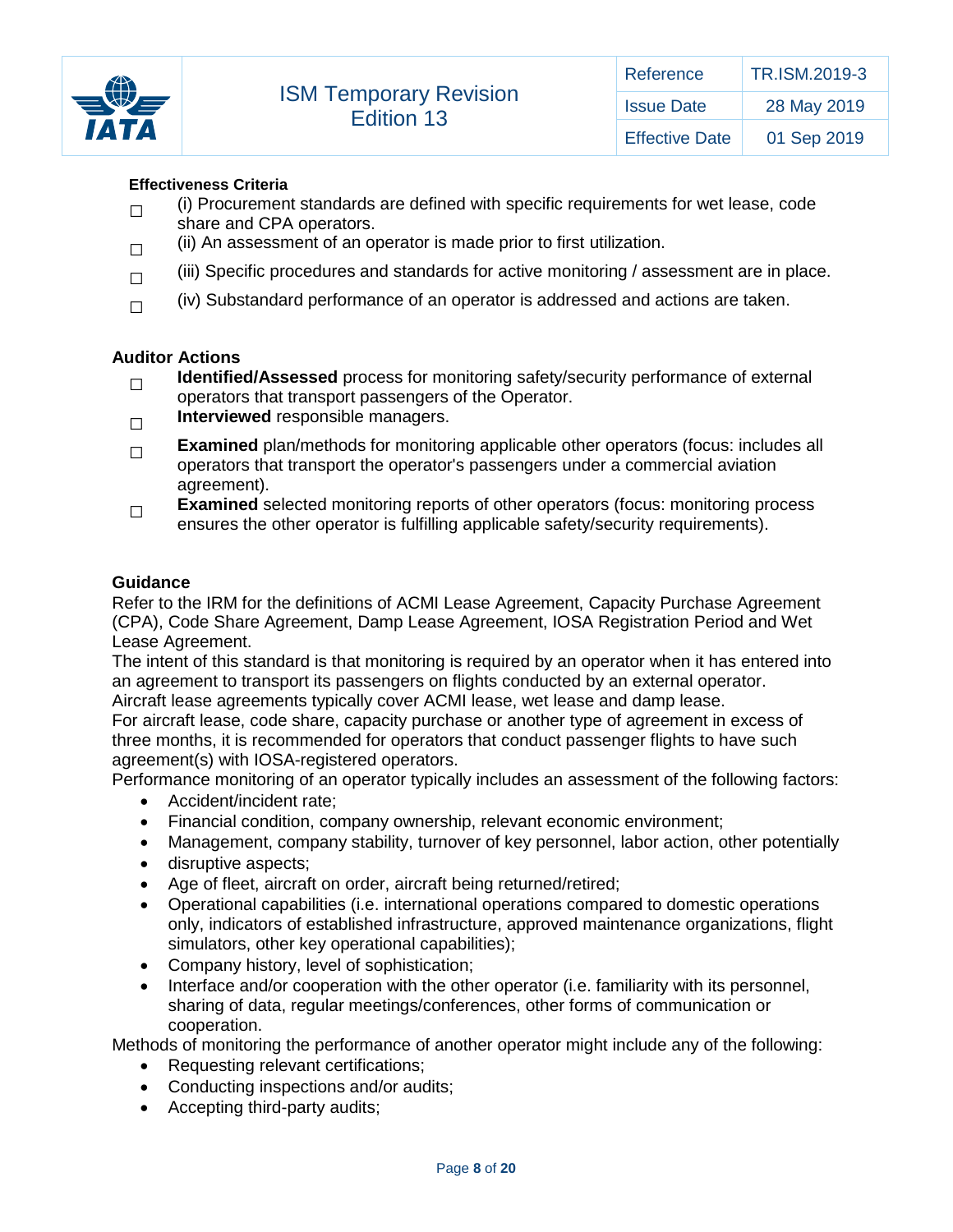

- Flight monitoring;
- Assessing other relevant safety indicators.
- IOSA registration indicates that an operator has undergone a third-party operational audit and is in conformity with internationally recognized standards.

**FLT 1.12.2** The Operator shall have a safety risk assessment and mitigation program in the flight operations organization that specifies processes to ensure:

- (i) Hazards are analyzed to determine corresponding safety risks to aircraft operations;
- (ii) Safety risks are assessed to determine the requirement for risk mitigation action(s);
- (iii) When required, risk mitigation actions are developed and implemented in flight operations.

 $\wedge$ 

**[SMS] [Eff] (GM)** ◄

### **Assessment Tool**

#### **Desired Outcome**

The Operator maintains an overview of its flight operational risks and through implementation of mitigation actions, as applicable, ensures risks are at an acceptable level.

**Suitability Criteria (**Suitable to the size, complexity and nature of operations)

Number and type of analyzed hazards and corresponding risks Means used for recording risks and mitigation (control) actions Safety data used for the identification of hazards

#### **Effectiveness Criteria**

- $\Box$  (i) All relevant flight operations hazards are analyzed for corresponding safety risks.
- $\Box$  (ii) Safety risks are expressed in at least the following components:
	- Likelihood of an occurrence;
	- Severity of the consequence of an occurrence.
	- Likelihood and severity have clear criteria assigned.
- $\Box$  (iii) A matrix quantifies safety risk tolerability to ensure standardization and consistency in the risk assessment process which is based on clear criteria.
- $\Box$  (iv) Risk register(s) within the flight operations organization capture risk assessment information, risk mitigation (control) and monitoring actions.
- $\Box$  (v) The risk mitigation (control) actions include time lines, allocation of responsibilities and risk control strategies such as hazard elimination, risk avoidance, risk acceptance, risk mitigation.
- $\Box$  (vi) Mitigation (control) actions are implemented to a level of as low as reasonably practical.
- $\Box$  (vii) Identified risks and mitigation actions are regularly reviewed for accuracy and relevance.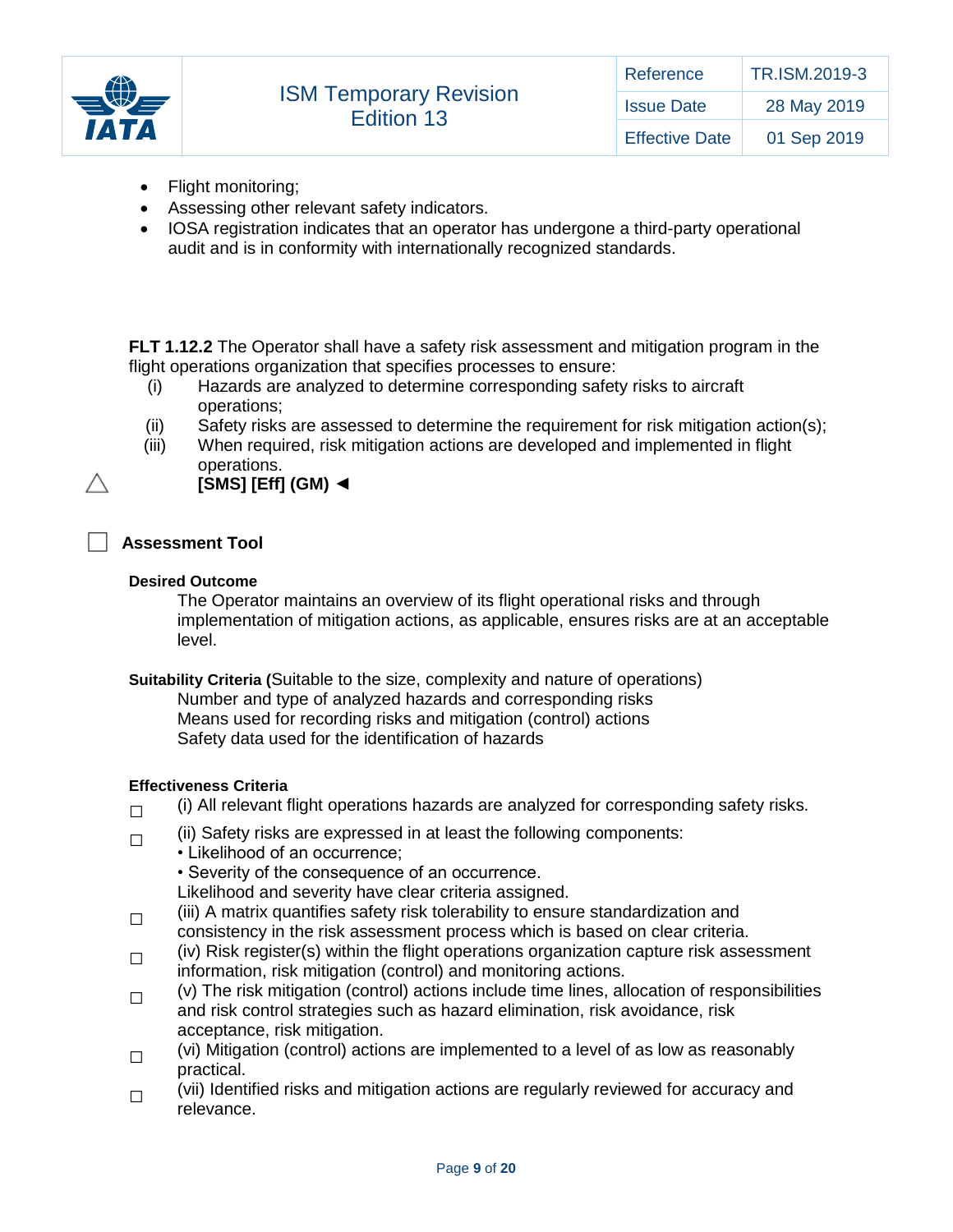

- $\Box$  (viii) Effectiveness of risk mitigation (control) actions are monitored at least yearly to include auditing in accordance with ORG 3.4.1.
- $\Box$  (ix) Personnel performing risk assessments are appropriately trained in accordance with ORG 1.6.5.

- □ **Identified/Assessed** safety hazard identification program in flight operations (focus: program identifies hazards to aircraft operations; describes/defines method(s) of safety data collection/analysis).
- □ **Identified/Assessed** role of flight operations in cross-discipline safety hazard identification program (focus: participation with other operational disciplines).
- □ **Interviewed** responsible manager(s) in flight operations.
- □ **Interviewed** person(s) that perform flight operations data collection/analysis to identify hazards to aircraft operations.
- $\Box$  **Examined** selected examples of hazards identified through flight operations data collection/analysis.

## **Guidance**

Refer to the IRM for the definition of Rescue and Fire Fighting Services (RFFS). Risk assessment and mitigation is an element of the Safety Risk Management component of the SMS framework.

Hazards relevant to the conduct of aircraft operations are potentially associated with:

- Weather (e.g. adverse, extreme and space);
- Geophysical events (e.g. volcanic ash, earthquakes, tsunamis);
- Operations in airspace affected by armed conflict;
- ATM congestion;
- Mechanical failure;
- Geography (e.g. adverse terrain, large bodies of water, polar);
- Airport constraints (e.g. isolated, runway closure, RFFS capability);
- Alternate airport selection, specification and availability at the estimated time of use;
- Preflight fuel planning and in-flight fuel management;
- Critical fuel scenarios;
- EDTO;
- Performance-based compliance to prescriptive regulations;
- The capabilities of an individual aircraft (e.g. cargo smoke detection and fire suppression systems, open MEL items);
- Criminal, dangerous, and/or unauthorized activities directed at manned aircraft or in the
- vicinity of manned aircraft operations (e.g. laser pointing, unauthorized UAS/RPAS operations);

• Any other condition(s) that would pose a safety risk to aircraft operations (e.g. radiation). Refer to Guidance associated with ORG 3.1.2 located in ISM Section 1.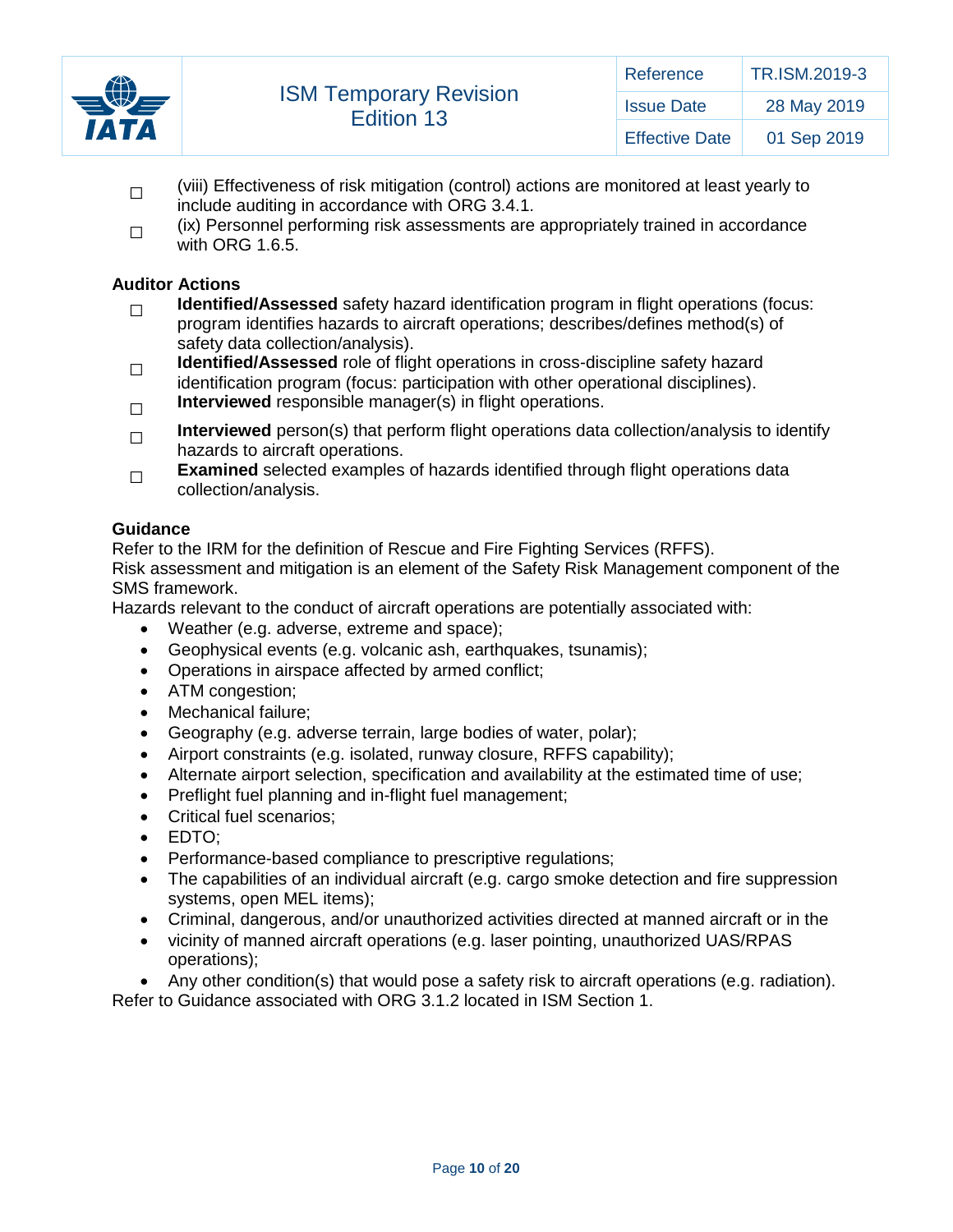

**DSP 1.12.2** The Operator shall have a safety risk assessment and mitigation program in the organization responsible for the operational control of flights that specifies processes to ensure:

- (i) Hazards are analyzed to determine corresponding safety risks to aircraft operations;
- (ii) Safety risks are assessed to determine the requirement for risk mitigation action(s);
- (iii) When required, risk mitigation actions are developed and implemented in operational control.

**[SMS] [Eff] (GM)** ◄

# **Assessment Tool**

### **Desired Outcome**

The Operator maintains an overview of its operational control risks and through implementation of mitigation actions, as applicable, ensures risks are at an acceptable level.

**Suitability Criteria (**Suitable to the size, complexity and nature of operations)

Number and type of analyzed hazards and corresponding risks Means used for recording risks and mitigation (control) actions Safety data used for the identification of hazards

### **Effectiveness Criteria**

- $\Box$  (i) All relevant operational control hazards are analyzed for corresponding safety risks.
- $\Box$  (ii) Safety risks are expressed in at least the following components:
	- Likelihood of an occurrence;
		- Severity of the consequence of an occurrence.

Likelihood and severity have clear criteria assigned.

- $\Box$  (iii) A matrix quantifies safety risk tolerability to ensure standardization and consistency in the risk assessment process which is based on clear criteria.
- $\Box$  (iv) Risk register(s) within the operational control organization capture risk assessment information, risk mitigation (control) and monitoring actions.
- $\Box$  (v) The risk mitigation (control) actions include time lines, allocation of responsibilities and risk control strategies such as hazard elimination, risk avoidance, risk acceptance, risk mitigation.
- $\Box$  (vi) Mitigation (control) actions are implemented to a level of as low as reasonably practical.
- $\Box$  (vii) Identified risks and mitigation actions are regularly reviewed for accuracy and relevance.
- $\Box$  (viii) Effectiveness of risk mitigation (control) actions are monitored at least yearly to include auditing in accordance with ORG 3.4.1.
- $\Box$  (ix) Personnel performing risk assessments are appropriately trained in accordance with ORG 1.6.5.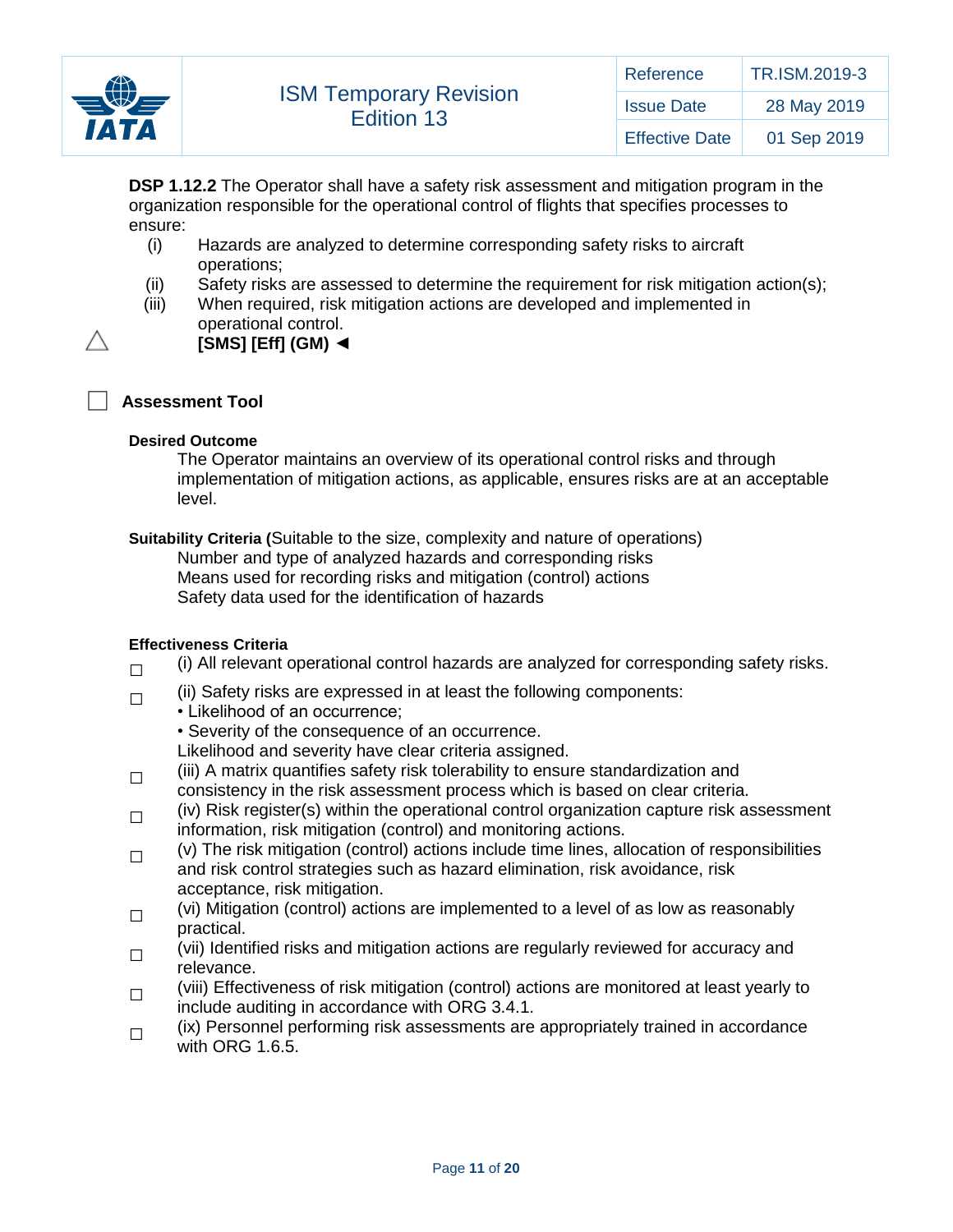

- □ **Identified/Assessed** safety hazard identification program in operational control system (focus: program identifies hazards to aircraft operations; describes/defines method(s) of safety data collection/analysis).
- □ **Identified/Assessed** role of operational control in cross-discipline safety hazard identification program (focus: participation with other operational disciplines).
- □ **Interviewed** responsible operational control manager(s).
- □ **Interviewed** person(s) that perform operational control data collection/analysis to identify hazards to aircraft operations.
- $\Box$  **Examined** selected examples of hazards identified through operational control data collection/analysis.

## **Guidance**

Refer to the IRM for the definitions of EDTO (Extended Diversion Time Operations) and Rescue and Fire Fighting Services (RFFS).

Risk assessment and mitigation is an element of the Safety Risk Management component of the SMS framework.

Hazards relevant to the conduct of aircraft operations are potentially associated with:

- Weather (e.g. adverse, extreme and space);
- Geophysical events (e.g. volcanic ash, earthquakes, tsunamis);
- Operations in airspace affected by armed conflict;
- ATM congestion;
- Mechanical failure;
- Geography (e.g. adverse terrain, large bodies of water, polar);
- Airport constraints (e.g. isolated, runway closure, rescue and RFFS capability);
- Alternate airport selection, specification and availability at the estimated time of use;
- Preflight fuel planning and in-flight fuel management;
- Critical fuel scenarios;
- EDTO;
- Performance-based compliance to prescriptive regulations;
- The capabilities of an individual aircraft (e.g. cargo smoke detection, fire suppression systems, open MEL items);
- Criminal and/or unauthorized activities directed at manned aircraft or in the vicinity of manned aircraft operations (e.g. laser pointing, unauthorized UAS/RPAS operations);

• Any other condition(s) that would pose a safety risk to aircraft operations (e.g. radiation).

The specifications of this provision may be satisfied by the safety risk assessment and mitigation program in the flight operations organization if such program includes the operational control system.

Risk assessment and mitigation specific to an operational activity (e.g. alternate airport selection, fuel planning and/or EDTO) is a risk management process that is central to the performance-based methods used for development of operational variations in accordance with applicable provisions in subsection 4.6.

Refer to Guidance associated with ORG 3.1.2 located in ISM Section 1.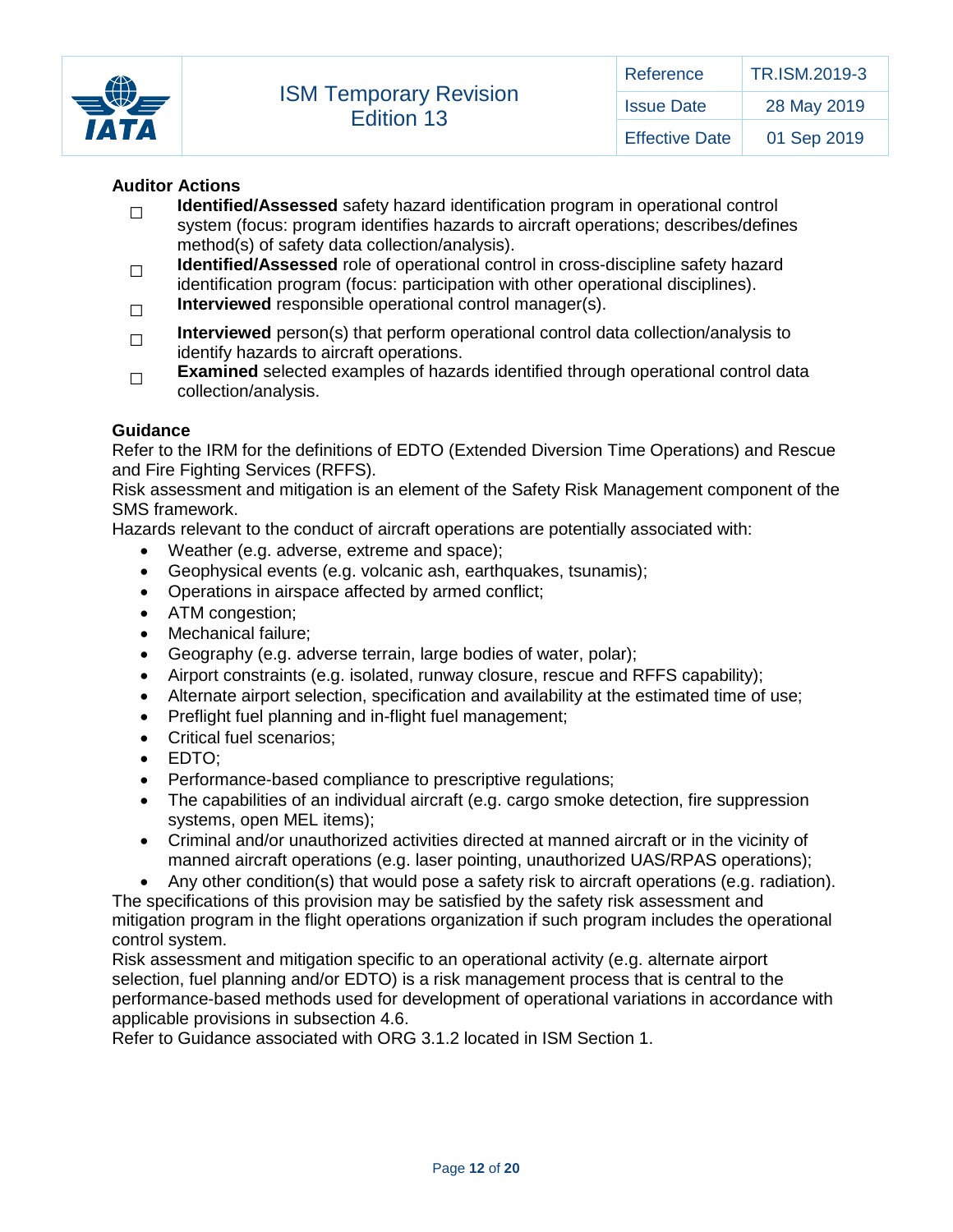

 $\wedge$ 

**MNT 1.12.2** The Operator shall have a safety risk assessment and mitigation program in maintenance operations that specifies processes to ensure:

- (i) Hazards are analyzed to determine corresponding safety risks to aircraft operations;
- (ii) Safety risks are assessed to determine the requirement for risk mitigation action(s);
- (iii) When required, risk mitigation actions are developed and implemented in maintenance operations.

**[SMS] [Eff] (GM)** ◄

## **Assessment Tool**

#### **Desired Outcome**

The Operator maintains an overview of its maintenance risks and through implementation of mitigation actions, as applicable, ensures risks are at an acceptable level.

**Suitability Criteria (**Suitable to the size, complexity and nature of operations) Number and type of analyzed hazards and corresponding risks

Means used for recording risks and mitigation (control) actions Safety data used for the identification of hazards

### **Effectiveness Criteria**

- $\Box$  (i) All relevant maintenance hazards are analyzed for corresponding safety risks.
- $\Box$  (ii) Safety risks are expressed in at least the following components:
	- Likelihood of an occurrence;
		- Severity of the consequence of an occurrence.

Likelihood and severity have clear criteria assigned.

- $\Box$  (iii) A matrix quantifies safety risk tolerability to ensure standardization and consistency in the risk assessment process which is based on clear criteria.
- $\Box$  (iv) Risk register(s) within the maintenance organization capture risk assessment information, risk mitigation (control) and monitoring actions.
- $\Box$  (v) The risk mitigation (control) actions include time lines, allocation of responsibilities and risk control strategies such as hazard elimination, risk avoidance, risk acceptance, risk mitigation.
- $\Box$  (vi) Mitigation (control) actions are implemented to a level of as low as reasonably practical.
- $\Box$  (vii) Identified risks and mitigation actions are regularly reviewed for accuracy and relevance.
- $\Box$  (viii) Effectiveness of risk mitigation (control) actions are monitored at least yearly to include auditing in accordance with ORG 3.4.1.
- $\Box$  (ix) Personnel performing risk assessments are appropriately trained in accordance with ORG 1.6.5.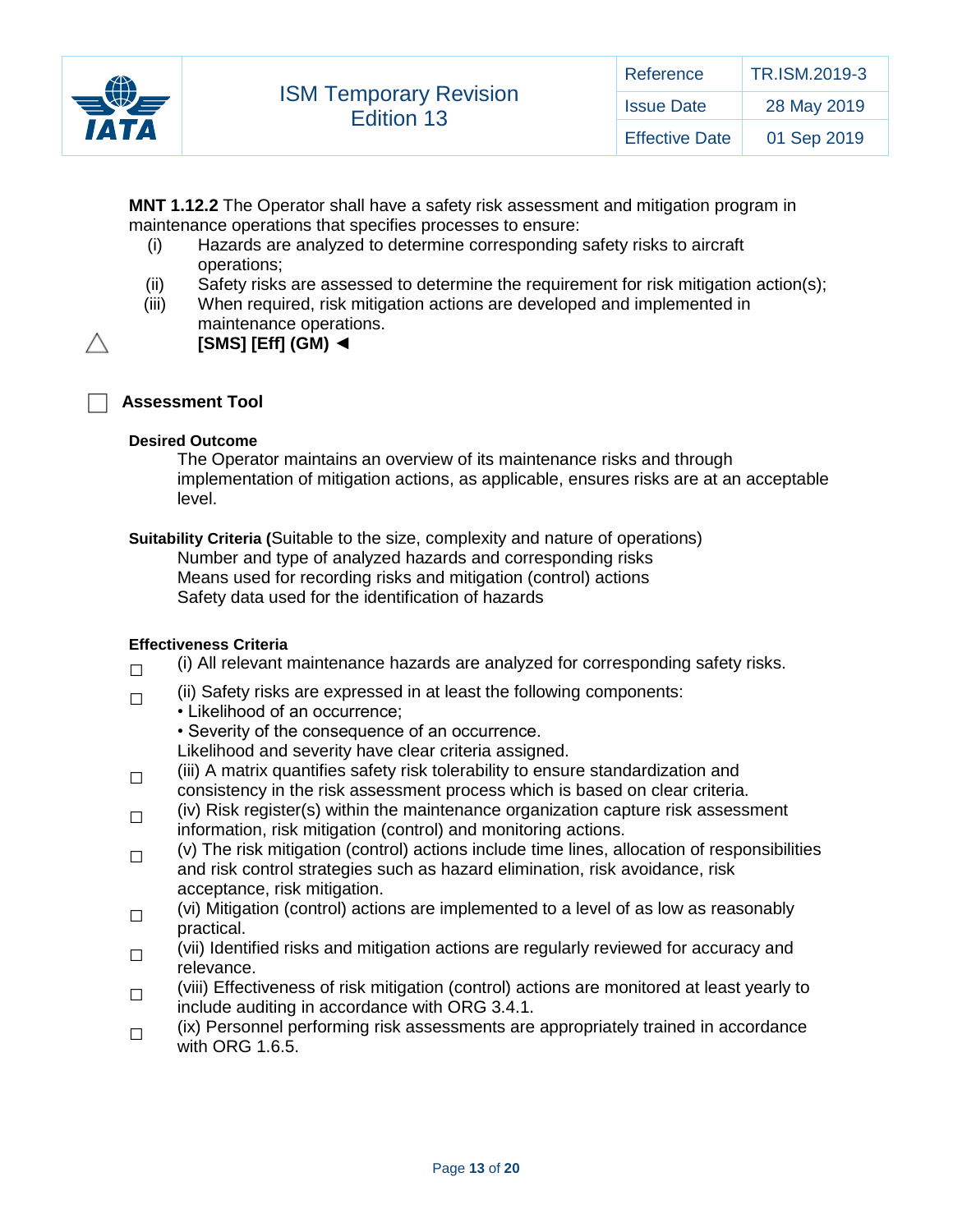

- $\Box$  **Identified/Assessed** safety hazard identification program in MNT operations (focus: program identifies hazards to aircraft operations; describes/defines method(s) of safety data collection/analysis).
- □ **Identified/Assessed** role of MNT operations in the organization-wide, cross-discipline safety hazard identification program (focus: participation with other operational disciplines).
- □ **Interviewed** responsible manager(s) in MNT operations.
- $\Box$  **Interviewed** person(s) that perform analysis of MNT operational data for the purpose of identifying hazards to aircraft operations.
- □ **Examined** examples of hazards to aircraft operations that have been identified through data collection and analysis in MNT operations.

#### **Guidance**

Refer to the IRM for the definition of Safety Risk Assessment (SRA).

Risk assessment and mitigation is an element of the Safety Risk Management component of the SMS framework.

The operator typically applies its safety risk assessment and mitigation program to the full scope of maintenance operations associated with maintaining its aircraft, which includes line and base maintenance.

Hazards relevant to the conduct of maintenance operations are potentially associated with:

- Weather (e.g. temperature, precipitation);
- Work environment (e.g. lighting, temperature, noise/vibration, ventilation, hazardous/toxic
- substances, cleanliness, floor condition, body position, physical facility layout changes);
- Infrastructure (e.g. inadequate, uncontrolled or lack of equipment/tools);
- Automation limitations (e.g. poor assumptions based on misunderstanding of automation
- functionality);
- Foreign Object Debris (FOD);
- Personnel (e.g. not enough, lack or ineffective training, lack of skills, shift work, inadequate shift patterns);
- Aircraft and parts (e.g. different configurations, lack or difficulty of access);
- Technical data (e.g. uncontrolled, not up to date, inadequate layout of Task Cards, lack of understanding or difficulty in using electronic documentation or IT system);
- Inadequate communication (e.g. language differences, comprehension);
- Changes in processes, procedures, IT platforms, organizational, tooling and equipment.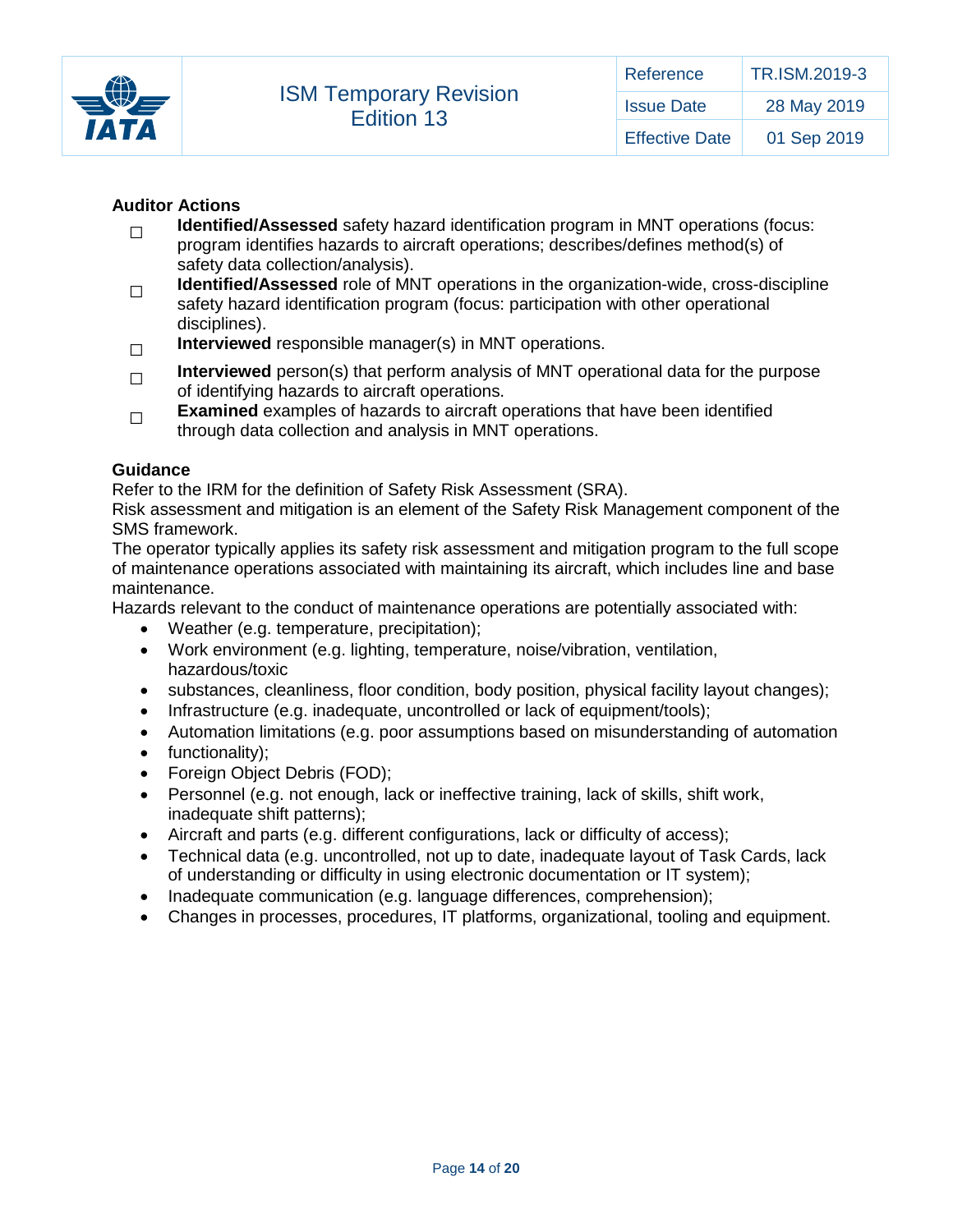

 $\wedge$ 

**CAB 1.11.2** The Operator shall have a safety risk assessment and mitigation program in the cabin operations organization that specifies processes to ensure:

- (i) Hazards are analyzed to determine corresponding safety risks to aircraft operations;
- (ii) Safety risks are assessed to determine the requirement for risk mitigation action(s);
- (iii) When required, risk mitigation actions are developed and implemented in cabin operations.

**[SMS] [Eff] (GM)** ◄

## **Assessment Tool**

#### **Desired Outcome**

The Operator maintains an overview of its cabin operations risks and through implementation of mitigation actions, as applicable, ensures risks are at an acceptable level.

**Suitability Criteria (**Suitable to the size, complexity and nature of operations)

Number and type of analyzed hazards and corresponding risks Means used for recording risks and mitigation (control) actions Safety data used for the identification of hazards

### **Effectiveness Criteria**

- $\Box$  (i) All relevant cabin operations hazards are analyzed for corresponding safety risks.
- $\Box$  (ii) Safety risks are expressed in at least the following components:
	- Likelihood of an occurrence;
		- Severity of the consequence of an occurrence.

Likelihood and severity have clear criteria assigned.

- $\Box$  (iii) A matrix quantifies safety risk tolerability to ensure standardization and consistency in the risk assessment process which is based on clear criteria.
- $\Box$  (iv) Risk register(s) within the cabin operations organization capture risk assessment information, risk mitigation (control) and monitoring actions.
- $\Box$  (v) The risk mitigation (control) actions include time lines, allocation of responsibilities and risk control strategies such as hazard elimination, risk avoidance, risk acceptance, risk mitigation.
- $\Box$  (vi) Mitigation (control) actions are implemented to a level of as low as reasonably practical.
- $\Box$  (vii) Identified risks and mitigation actions are regularly reviewed for accuracy and relevance.
- $\Box$  (viii) Effectiveness of risk mitigation (control) actions are monitored at least yearly to include auditing in accordance with ORG 3.4.1.
- $\Box$  (ix) Personnel performing risk assessments are appropriately trained in accordance with ORG 1.6.5.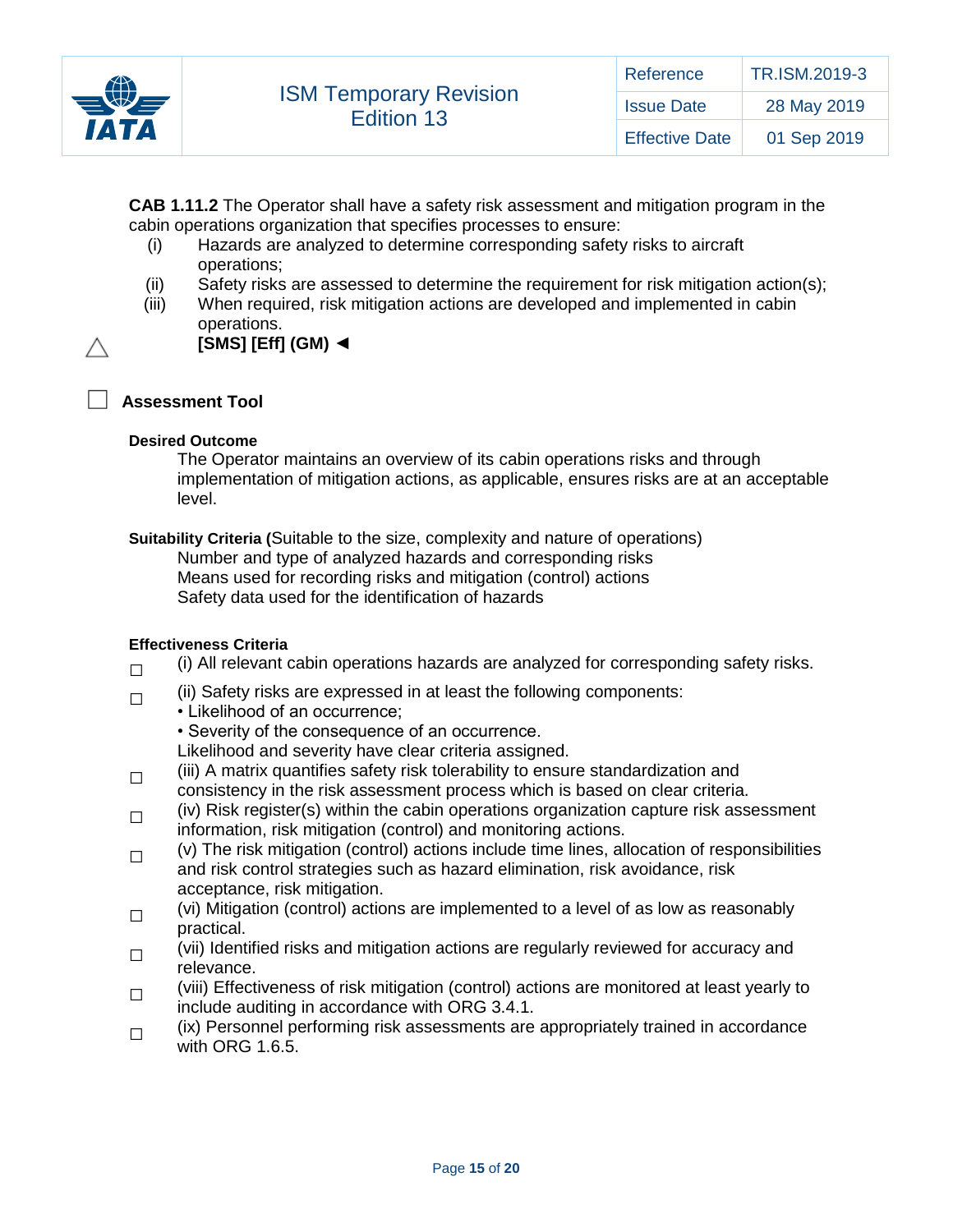

- $\Box$  **Identified/Assessed** safety hazard identification program in cabin operations (focus: program identifies hazards to aircraft operations; describes/defines method(s) of safety data collection/analysis).
- □ **Identified/Assessed** role of cabin operations in the organization-wide, crossdiscipline safety hazard identification program (focus: participation with other operational disciplines).
- □ **Interviewed** responsible manager(s) in cabin operations.
- □ **Interviewed** person(s) that perform analysis of cabin operational data for the purpose of identifying hazards.
- □ **Examined** examples of hazards to aircraft operations that have been identified through data collection and analysis in cabin operations.

#### **Guidance**

Refer to the IRM for the definition of Safety Risk Assessment (SRA).

Risk assessment and mitigation is an element of the Safety Risk Management component of the SMS framework.

Potential hazards typically associated within cabin operations include, but are not limited to:

- Inadvertent slide deployment;
- Smoke/fire/fumes;
- Turbulence;
- Unruly passengers;
- Cabin crew injury/incapacitation;
- Carriage of lithium batteries in the cabin;
- Inflight product and services;
- Service of hot food and beverages.

Refer to Guidance associated with ORG 3.1.2 located in ISM Section 1.

**GRH 1.11.2** The Operator shall have a safety risk assessment and mitigation program for ground handling operations that specifies processes to ensure:

- (i) Hazards are analyzed to determine corresponding safety risks to aircraft operations;
- (ii) Safety risks are assessed to determine the requirement for risk mitigation action(s);
- (iii) When required, risk mitigation actions are developed and implemented in ground handling operations.

**[SMS] [Eff] (GM)** ◄

### **Assessment Tool**

Л

#### **Desired Outcome**

The Operator maintains an overview of its ground handling operations risks and through implementation of mitigation actions, as applicable, ensures risks are at an acceptable level.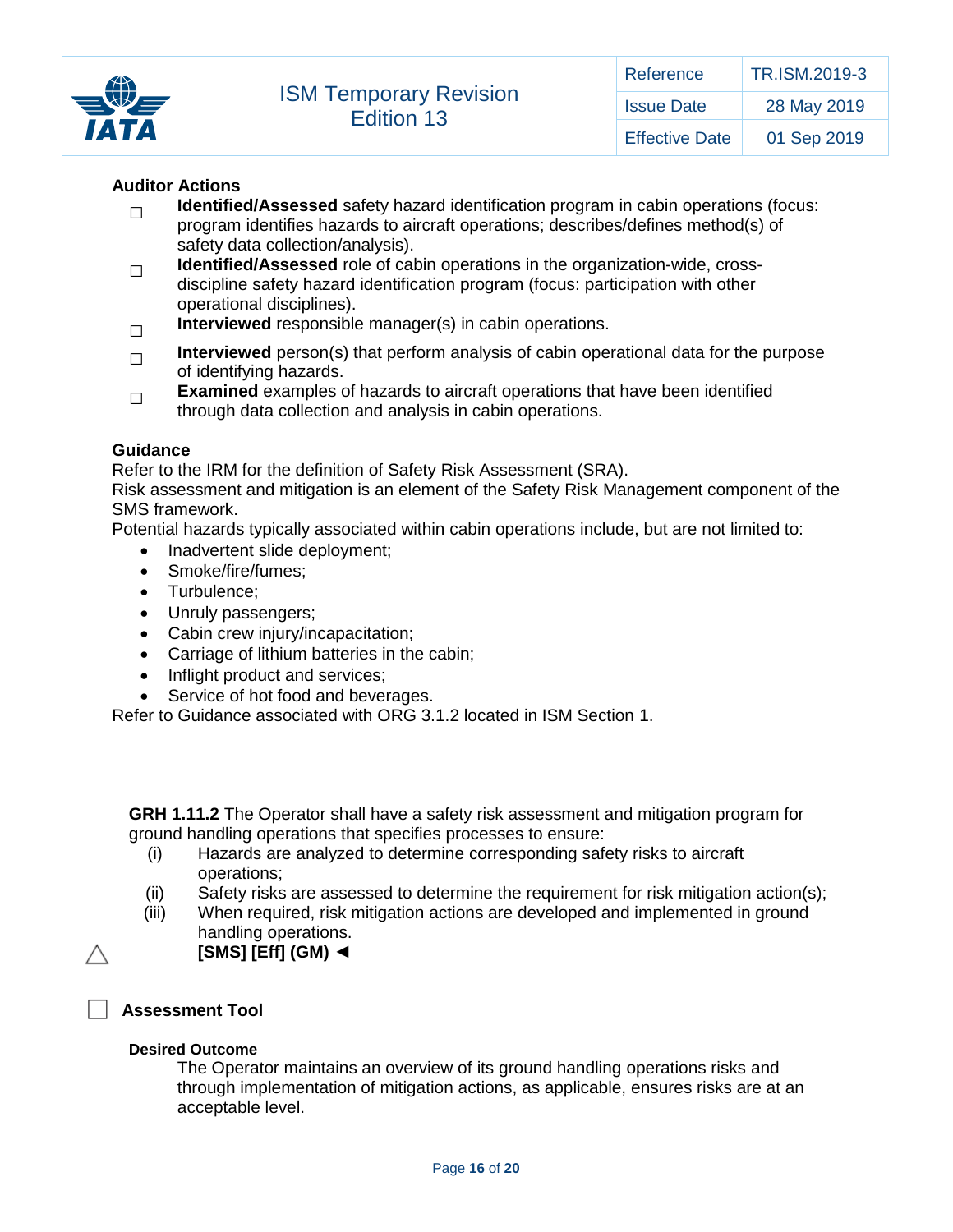

**Suitability Criteria (**Suitable to the size, complexity and nature of operations) Number and type of analyzed hazards and corresponding risks Means used for recording risks and mitigation (control) actions. Safety data used for the identification of hazards

#### **Effectiveness Criteria**

- $\Box$  (i) All relevant ground handling operations hazards are analyzed for corresponding safety risks.
- $\Box$  (ii) Safety risks are expressed in at least the following components:
	- Likelihood of an occurrence;
	- Severity of the consequence of an occurrence.
	- Likelihood and severity have clear criteria assigned.
- $\Box$  (iii) A matrix quantifies safety risk tolerability to ensure standardization and consistency in the risk assessment process which is based on clear criteria.
- $\Box$  (iv) Risk register(s) within the ground handling operations organization capture risk assessment information, risk mitigation (control) and monitoring actions.
- $\Box$  (v) The risk mitigation (control) actions include time lines, allocation of responsibilities and risk control strategies such as hazard elimination, risk avoidance, risk acceptance, risk mitigation.
- $\Box$  (vi) Mitigation (control) actions are implemented to a level of as low as reasonably practical.
- $\Box$  (vii) Identified risks and mitigation actions are regularly reviewed for accuracy and relevance.
- $\Box$  (viii) Effectiveness of risk mitigation (control) actions are monitored at least yearly to include auditing in accordance with ORG 3.4.1.
- $\Box$  (ix) Personnel performing risk assessments are appropriately trained in accordance with ORG 1.6.5.

### **Auditor Actions**

- □ **Identified/Assessed** safety hazard identification program in GRH operations (focus: program identifies hazards to aircraft operations; describes/defines method(s) of safety data collection/analysis).
- □ **Identified/Assessed** role of GRH operations in cross-discipline safety hazard identification program (focus: participation with other operational disciplines).
- □ **Interviewed** responsible manager(s) in ground handling operations
- □ **Interviewed** person(s) that perform GRH operations data collection/analysis to identify hazards to aircraft operations
- □ **Examined** selected examples of hazards identified through GRH operations data collection/analysis.

#### **Guidance**

Refer to the IRM for the definitions of Ground Support Equipment (GSE) and Safety Risk Assessment (SRA).

Risk assessment and mitigation is an element of the Safety Risk Management component of the SMS framework.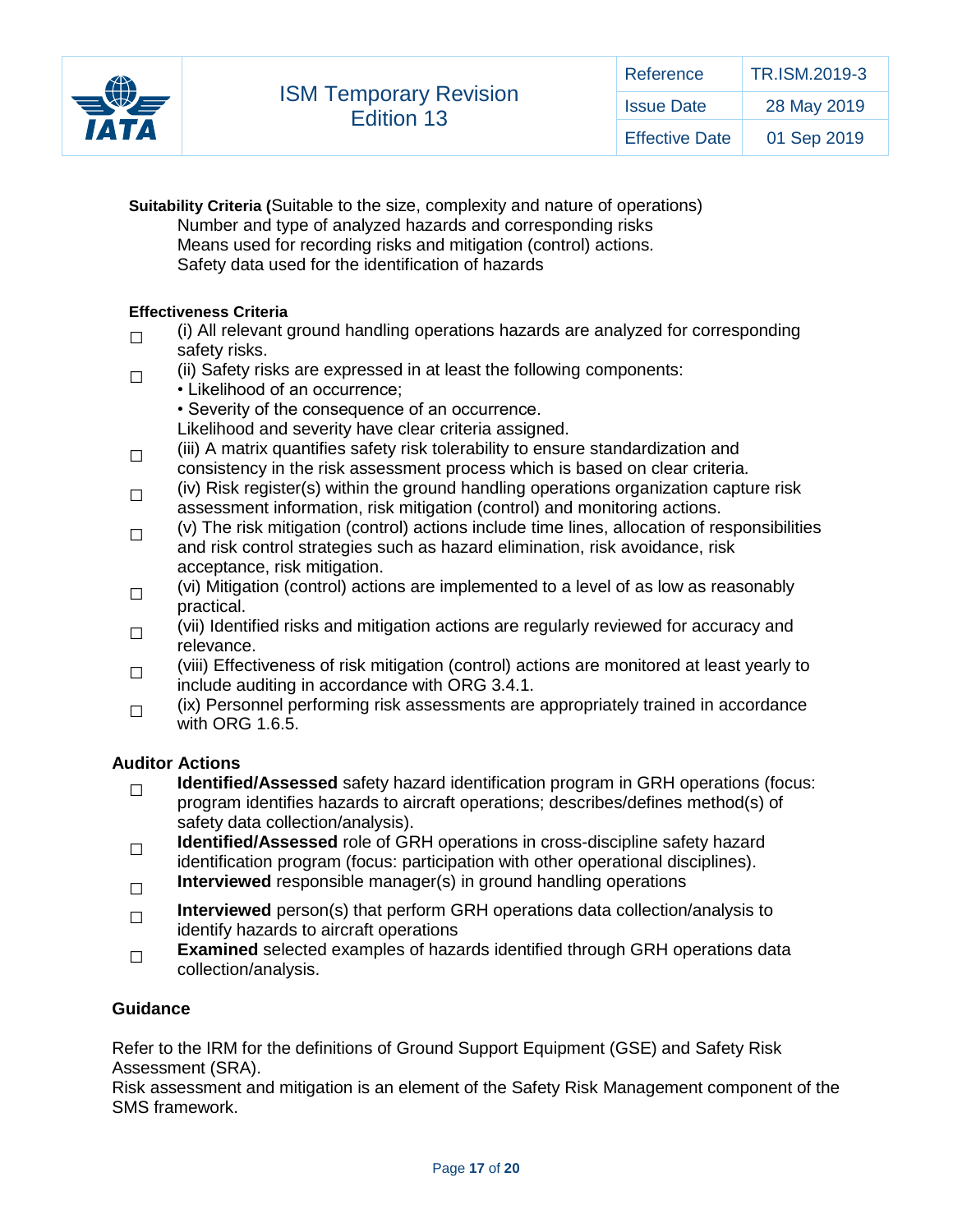

Hazards relevant to the conduct of ground operations are potentially associated with:

- Aircraft loading/unloading operations (e.g. unsafe airside driving, unsupervised ground operations activities at the airside, lack of PPE, ineffective baggage reconciliation process).
- Aircraft special loads (e.g. for dangerous goods, live animals, perishables, valuables, time/temperature-sensitive products: lack of or incomplete NOTOC, lack of or inadequate security controls).
- Aircraft servicing (e.g. for water/toilet service, catering: lack of guide man, lack of proper periodic water testing, lack of proper inspection before/after service).
- Passenger embarkation/disembarkation (e.g. Passengers walking on the ramp).
- Fueling operations (e.g. fueling with passengers on board the aircraft).
- De-/anti-Icing operations (e.g. lack of effective pre-departure checks, glycol/water mixture not effectively checked or tested, incorrect de-/anti-icing procedures).
- Aircraft towing and pushback (e.g. lack of wing walkers, improper connection/disconnection of tow-bars, improper ground-to-cockpit communication).
- Adverse weather conditions (e.g. low visibility, high wind, extreme temperatures, volcanic ash).
- ULD Management. (e.g. unsafe ULD loading/buildup/storage).
- Management of Ground Support Equipment (GSE) (e.g. lack of daily equipment checks, lack of proper identification of out-of-service GSE).

Refer to Guidance associated with ORG 3.1.2 located in ISM Section 1.

**CGO 1.11.2** If the Operator transports revenue cargo, the Operator shall have a safety risk assessment and mitigation program for cargo operations organization that specifies processes to ensure:

- (i) Hazards are analyzed to determine corresponding safety risks to aircraft operations;
- (ii) Safety risks are assessed to determine the requirement for risk mitigation action(s);
- (iii) When required, risk mitigation actions are developed and implemented in cargo operations.

**[SMS] [Eff] (GM)** ◄

### **Assessment Tool**

#### **Desired Outcome**

The Operator maintains an overview of its cargo operations risks and through implementation of mitigation actions, as applicable, ensures risks are at an acceptable level.

# **Suitability Criteria (**Suitable to the size, complexity and nature of operations)

Number and type of analyzed hazards and corresponding risks Means used for recording risks and mitigation (control) actions. Safety data used for the identification of hazards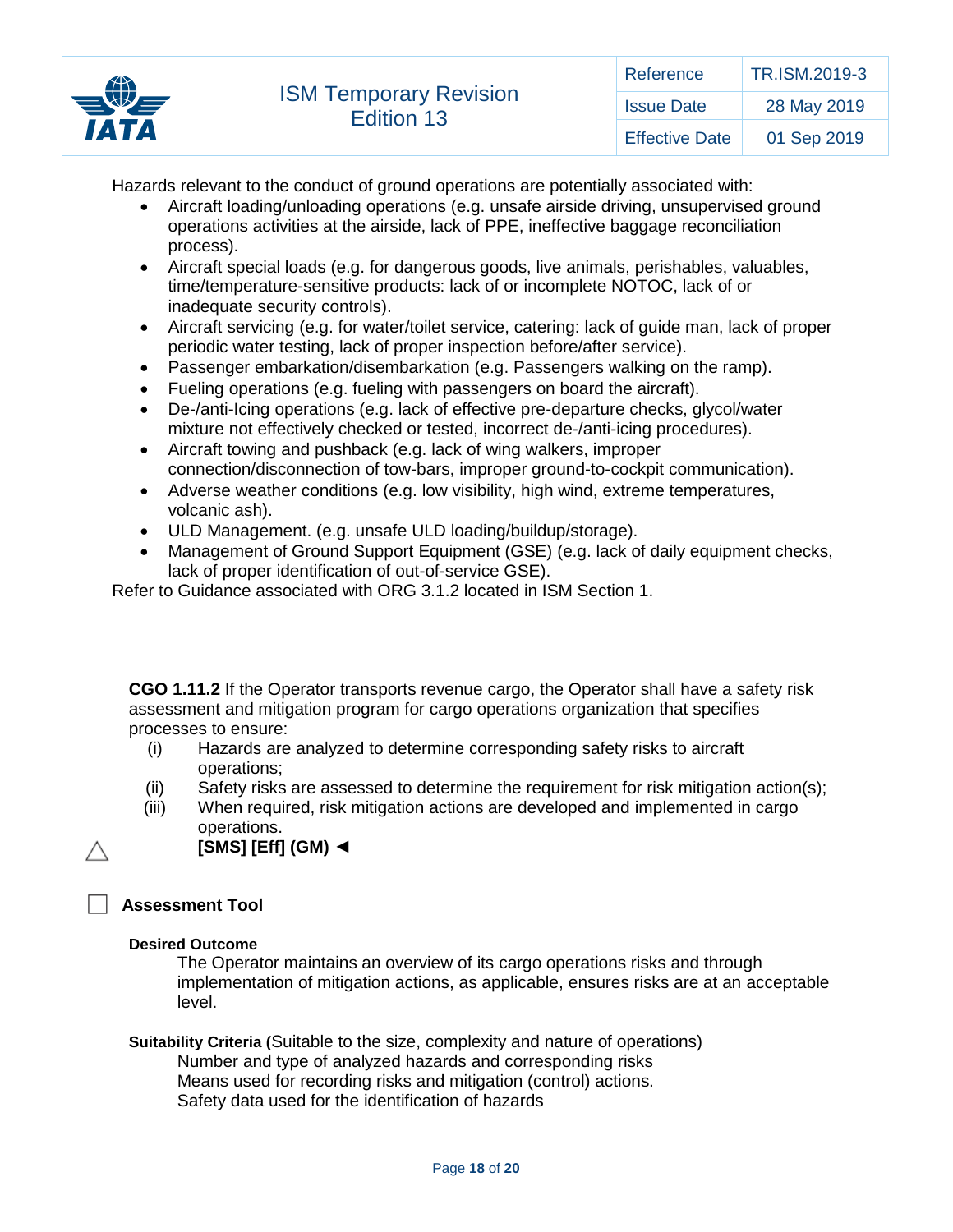

## **Effectiveness Criteria**

- $\Box$  (i) All relevant cargo operations hazards are analyzed for corresponding safety risks.
- $\Box$  (ii) Safety risks are expressed in at least the following components:
	- Likelihood of an occurrence;
	- Severity of the consequence of an occurrence.

Likelihood and severity have clear criteria assigned.

- $\Box$  (iii) A matrix quantifies safety risk tolerability to ensure standardization and consistency in the risk assessment process which is based on clear criteria.
- $\Box$  (iv) Risk register(s) within the cargo operations organization capture risk assessment information, risk mitigation (control) and monitoring actions.
- $\Box$  (v) The risk mitigation (control) actions include time lines, allocation of responsibilities and risk control strategies such as hazard elimination, risk avoidance, risk acceptance, risk mitigation.
- $\Box$  (vi) Mitigation (control) actions are implemented to a level of as low as reasonably practical.
- $\Box$  (vii) Identified risks and mitigation actions are regularly reviewed for accuracy and relevance.
- $\Box$  (viii) Effectiveness of risk mitigation (control) actions are monitored at least yearly to include auditing in accordance with ORG 3.4.1.
- $\Box$  (ix) Personnel performing risk assessments are appropriately trained in accordance with ORG 1.6.5.

## **Auditor Actions**

- $\Box$  **Identified/Assessed** safety hazard identification program in cargo operations (focus: program identifies hazards to aircraft operations; describes/defines method(s) of safety data collection/analysis).
- □ **Identified/Assessed** role of cargo operations in cross-discipline safety hazard identification program (focus: participation with other operational disciplines).
- □ **Interviewed** responsible manager(s) in cargo operations.
- $\Box$  **Interviewed** person(s) that perform cargo operations data collection/analysis to identify hazard to aircraft operations.
- □ **Examined** selected examples of hazards identified through cargo operations data collection/analysis.

### **Guidance**

Refer to the IRM for the definition of Safety Risk Assessment (SRA).

Risk assessment and mitigation is an element of the Safety Risk Management component of the SMS framework.

The potential for hazards is typically associated with the following aspects of cargo handling operations:

- Acceptance and handling of dangerous goods and other special cargo shipments (e.g. lithium batteries);
- Application of security controls;
- Protection from acts of unlawful interference:
- Build-up, handling and serviceability of ULDs;